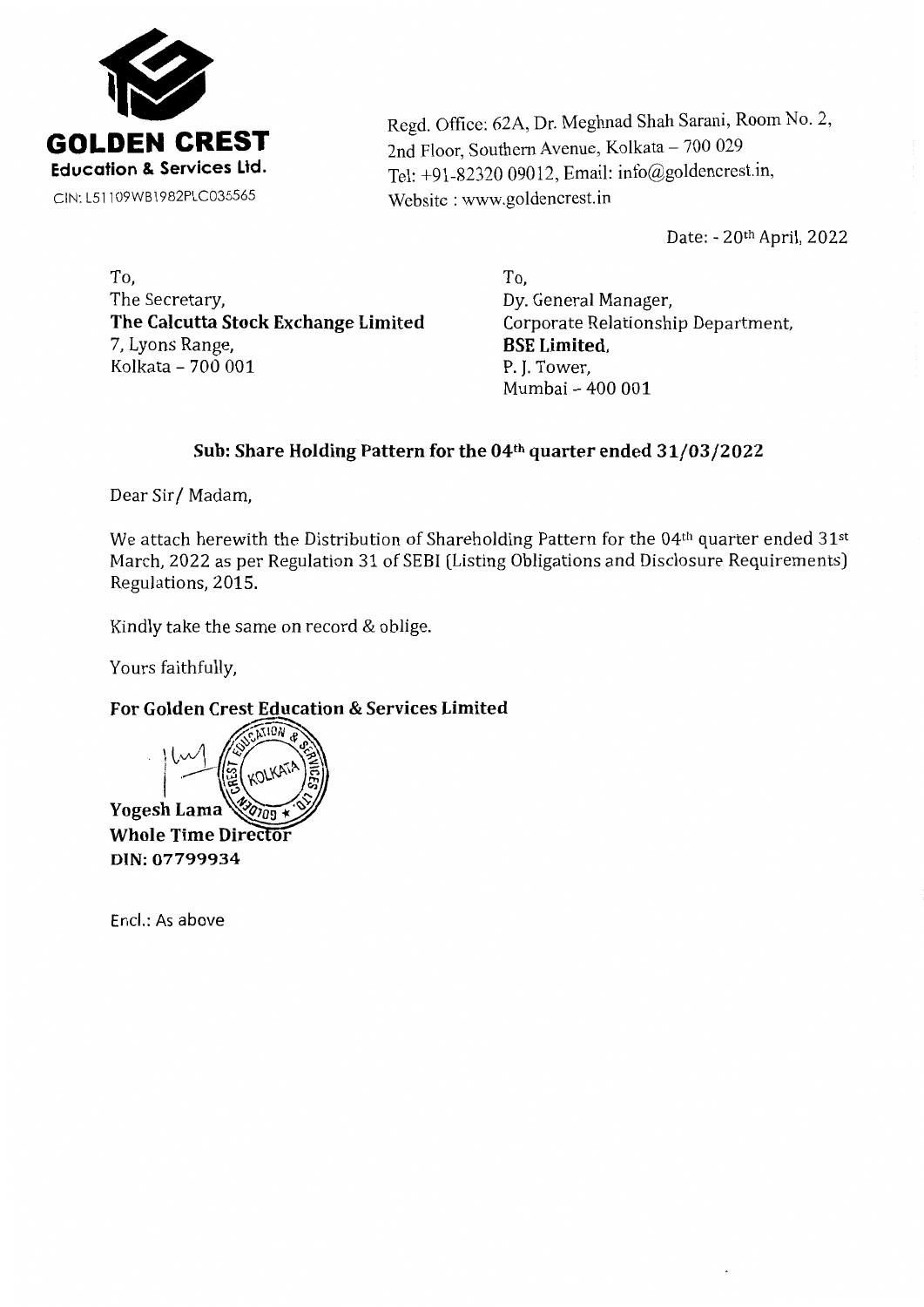|                                                                                                                                     | <b>Holding of Specified Securities</b>                                                                                                     |      |           |  |  |  |  |  |  |  |  |  |  |  |
|-------------------------------------------------------------------------------------------------------------------------------------|--------------------------------------------------------------------------------------------------------------------------------------------|------|-----------|--|--|--|--|--|--|--|--|--|--|--|
|                                                                                                                                     | Annexure - I                                                                                                                               |      |           |  |  |  |  |  |  |  |  |  |  |  |
|                                                                                                                                     | Name of Listed Entity:   GOLDEN CREST EDUCATION & SERVICES LTD                                                                             |      |           |  |  |  |  |  |  |  |  |  |  |  |
| 2. Scrip Code/Name of Scrip/Class of Security<br>29324 (CSE) & 540062 (BSE)                                                         |                                                                                                                                            |      |           |  |  |  |  |  |  |  |  |  |  |  |
| 3. Share Holding Pattern Filed under: Reg. 31(1)(a)/Reg. 31(1)(b)/Reg.31(1)(c)                                                      |                                                                                                                                            |      |           |  |  |  |  |  |  |  |  |  |  |  |
| a. If under 31(1)(b) then indicate the report for Quarter ending<br>31-03-2022                                                      |                                                                                                                                            |      |           |  |  |  |  |  |  |  |  |  |  |  |
| b. If under 31(1)(c) then indicate date of allotment/extinguishment                                                                 |                                                                                                                                            |      |           |  |  |  |  |  |  |  |  |  |  |  |
| 4. Declaration: The Listed entity is required to submit the following declaration to the extent of submission of information:-      |                                                                                                                                            |      |           |  |  |  |  |  |  |  |  |  |  |  |
|                                                                                                                                     |                                                                                                                                            |      |           |  |  |  |  |  |  |  |  |  |  |  |
|                                                                                                                                     | <b>Particulars</b>                                                                                                                         | Yes* | No*       |  |  |  |  |  |  |  |  |  |  |  |
|                                                                                                                                     | Whether the Listed Entity has issued any partly paid up shares?<br>No                                                                      |      |           |  |  |  |  |  |  |  |  |  |  |  |
| $\overline{2}$                                                                                                                      | Whether the Listed Entity has issued any Convertible Securities?                                                                           |      | No        |  |  |  |  |  |  |  |  |  |  |  |
| 3                                                                                                                                   | Whether the Listed Entity has issued any Warrants?                                                                                         |      | No        |  |  |  |  |  |  |  |  |  |  |  |
|                                                                                                                                     | Whether the Listed Entity has any shares against which depository receipts are issued?                                                     |      | No        |  |  |  |  |  |  |  |  |  |  |  |
| 5                                                                                                                                   | Whether the Listed Entity has any shares in locked-in?                                                                                     |      | <b>No</b> |  |  |  |  |  |  |  |  |  |  |  |
| 6                                                                                                                                   | Whether any shares held by promoters are pledge or otherwise encumbered?                                                                   |      | <b>No</b> |  |  |  |  |  |  |  |  |  |  |  |
|                                                                                                                                     | Whether company has equity shares with differential voting rights?                                                                         |      | No        |  |  |  |  |  |  |  |  |  |  |  |
|                                                                                                                                     | Whether the listed entity has any significant beneficial owner?                                                                            | Yes  |           |  |  |  |  |  |  |  |  |  |  |  |
|                                                                                                                                     | * If the Listed Entity selects the option 'No' for the questions above, the columns for the partly paid up shares, Outstanding Convertible |      |           |  |  |  |  |  |  |  |  |  |  |  |
|                                                                                                                                     | Securities/Warrants, depository receipts, locked-in shares, No of shares pledged or otherwise encumbered by promoters, as                  |      |           |  |  |  |  |  |  |  |  |  |  |  |
| applicable, shall not be displayed at the time of dissemination on the Stock Exchange website. Also wherever there is 'No' declared |                                                                                                                                            |      |           |  |  |  |  |  |  |  |  |  |  |  |
|                                                                                                                                     | by Listed Entity in above table the values will be considered as 'Zero' by default on submission of the format of holding of specified     |      |           |  |  |  |  |  |  |  |  |  |  |  |
| securities.                                                                                                                         |                                                                                                                                            |      |           |  |  |  |  |  |  |  |  |  |  |  |

**For Golden Crest Education & Services Limited** 

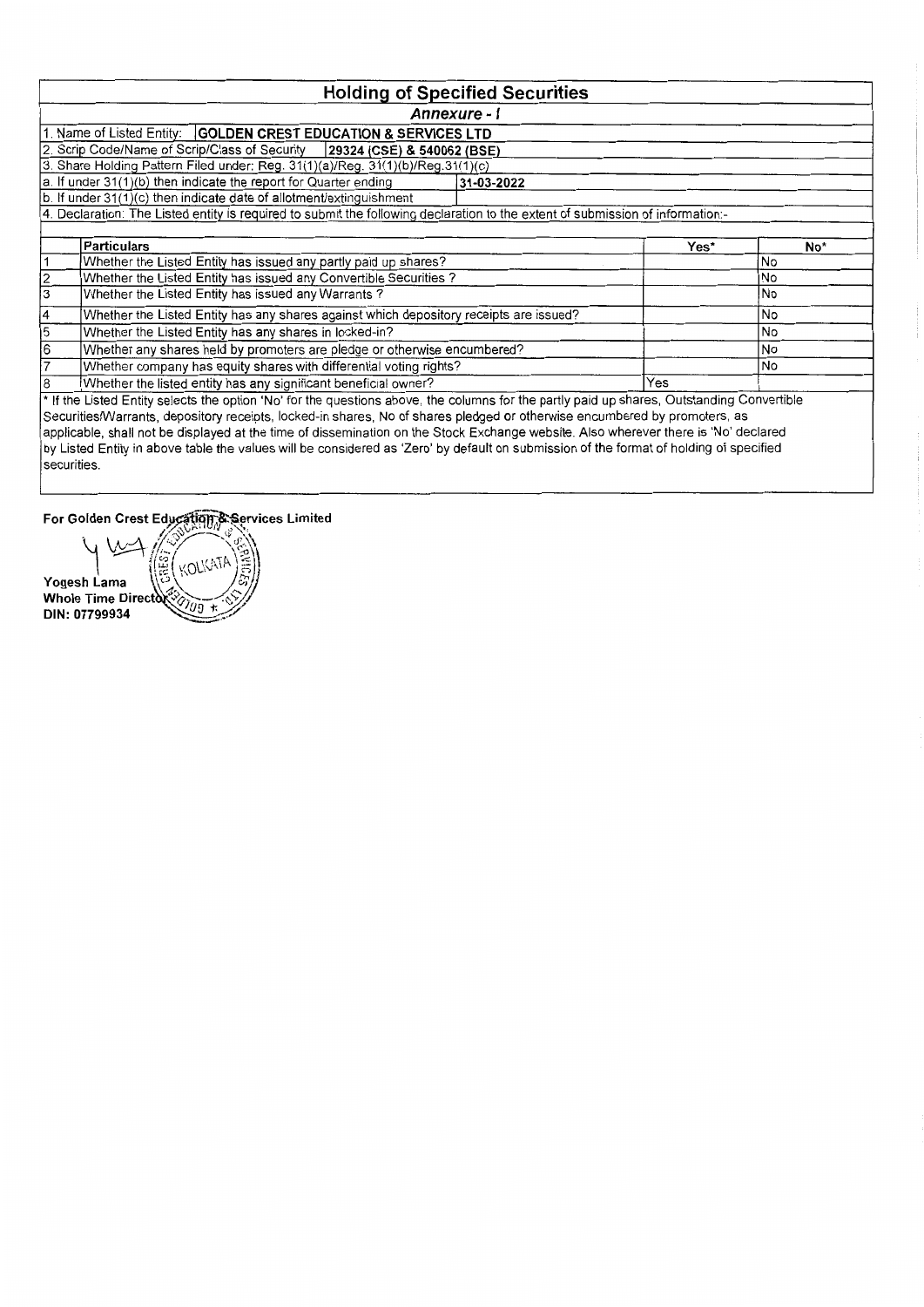## Golden Crest Education & Services Limited

|      |                                |         |             |          |            |               | Table 1 - SUMMARY STATEMENT HOLDING OF SPECIFIED SECURITIES |                 |                                 |                       |                |                   |                             |            |                    |            |                    |                |
|------|--------------------------------|---------|-------------|----------|------------|---------------|-------------------------------------------------------------|-----------------|---------------------------------|-----------------------|----------------|-------------------|-----------------------------|------------|--------------------|------------|--------------------|----------------|
| Cate | Category of                    | No.s of | No. of      | No.s of  | No. of     | Total nos.    | Shareholding                                                |                 | <b>Number of Votting Rights</b> |                       |                | No. of            | Shareholding,<br>Number of  |            |                    | Number of  |                    | Number of      |
| gory | shareholder                    | Share   | fully       | Partly   | shares     | shares        | as a % of total                                             |                 |                                 | held in each class of |                | Shares            | as a %                      |            | Locked in          |            | Shares             | equity         |
| (1)  |                                | holders | paid up     | paid-up  | underlying | held          | no. of shares                                               |                 |                                 | securities            |                | Underlying        | assuming                    | shares     |                    | pledged or |                    | shares held    |
|      |                                | (III)   | equity      | equity   | Depository | $(VII)$ =     | (calculated as                                              |                 |                                 | (IX)                  |                | Outstating        | full conversion             |            | (XII)              |            | otherwise          | in             |
|      |                                |         | Share       | Share    | Receipts   | (IV)+(V)+(VI) | per                                                         |                 |                                 |                       |                | convertible       | of convertible              |            |                    | encumbered |                    | dematerialized |
|      |                                |         | held        | held     | (VI)       |               | <b>SCRR,1957)</b>                                           |                 |                                 |                       |                | securities        | securities(as a             |            |                    |            | (XIII)             | form           |
|      |                                |         | (IV)        | (V)      |            |               | (VIII)                                                      |                 | No of Voting                    |                       | Total          | (including        | %                           |            |                    |            |                    | (XIV)          |
|      |                                |         |             |          |            |               | As a % of                                                   |                 | Rights                          |                       | as a<br>$%$ of | <b>Warrants</b> ) | of diluted share            |            |                    |            |                    |                |
|      |                                |         |             |          |            |               | $(A+B+C2)$                                                  |                 |                                 |                       | $(A+B+C)$      | (X)               | capital)                    |            |                    |            |                    |                |
|      |                                |         |             |          |            |               |                                                             |                 |                                 |                       |                |                   | (XI)=(VII)+(X)<br>As a % of | No.<br>(d) | As a % of<br>total | No.<br>(a) | As a % of<br>total |                |
|      |                                |         |             |          |            |               |                                                             | Class           | Class                           | Total                 |                |                   | $(A+B+C2)$                  |            | shares held        |            | shares held        |                |
|      |                                |         |             |          |            |               |                                                             | Equity          | <b>Others</b>                   |                       |                |                   |                             |            | (b)                |            | (b)                |                |
|      |                                |         | 7 3051145   | $\Omega$ | $\Omega$   | 3051145       |                                                             |                 |                                 | 0 3051145             | 58.1724        |                   |                             | $\Omega$   |                    |            |                    | 3051145        |
| (A)  | Promoter & Promoter Group      |         |             |          |            |               |                                                             | 58.1724 3051145 |                                 |                       |                |                   | 58.1724                     |            | 0.0000             |            | 0.0000             |                |
| (B)  | Public                         |         | 916 2193855 |          | $\Omega$   | 2193855       |                                                             | 41.8276 2193855 |                                 | 0 2193855             | 41.8276        |                   | 41.8276                     |            | 0.0000             |            |                    | 1839205        |
| (C)  | Non Promoter-Non Public        |         |             | $\Omega$ |            |               |                                                             |                 |                                 |                       | 0.0000         |                   | 0.0000                      | $\Omega$   | 0.0000             | NA         | <b>NA</b>          | $\bf{0}$       |
| (C1) | Shares underlying DRs          |         |             | 0        | $\Omega$   | $\Omega$      | <b>NAI</b>                                                  |                 |                                 |                       | 0.0000         |                   | 0.0000                      |            | 0.0000             | <b>NA</b>  | <b>NA</b>          | $\circ$        |
| (C2) | Shares held by Employee Trusts |         |             |          |            |               |                                                             |                 |                                 |                       | 0.0000         |                   | 0.0000                      |            | 0.0000             | <b>NA</b>  | <b>NA</b>          | $\Omega$       |
|      | Total                          | 923     | 5245000     | $\Omega$ | $\Omega$   | 5245000       |                                                             | 5245000         |                                 | 0 5245000             | 100.0000       |                   | 100.0000                    |            | 0.0000             |            |                    | 4890350        |

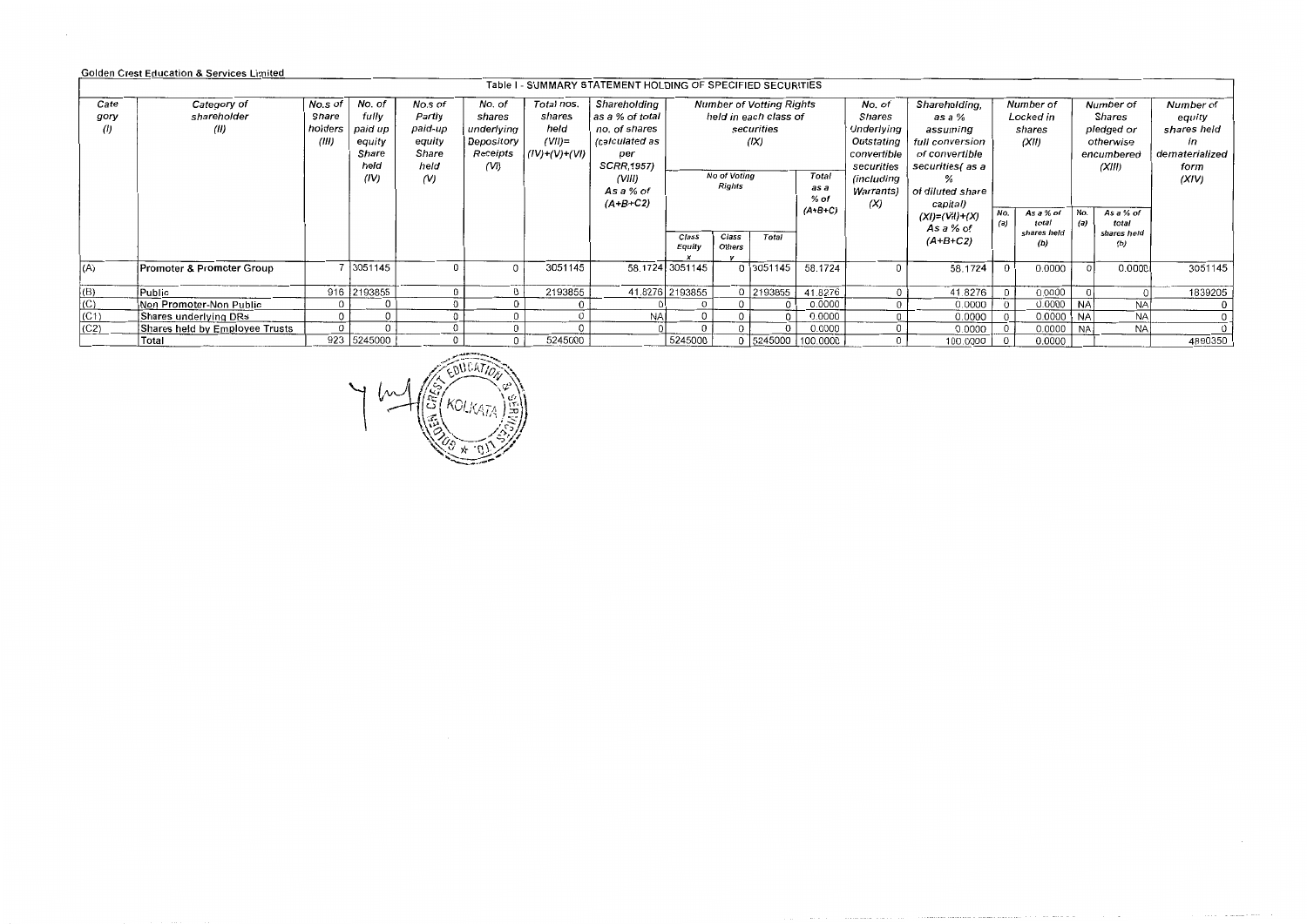|           | <b>Golden Crest Education &amp; Services Limited</b>                                                                                                                                                           |                    |                          |                                           |                                                                      |                                                     |                                                                  |                                                              |                                                                                       |                  |                               |                                                                                                |                                                                                      |                                                                                                             |                                                                                                                      |                                           |                                          |                |                                                                               |                                                                      |
|-----------|----------------------------------------------------------------------------------------------------------------------------------------------------------------------------------------------------------------|--------------------|--------------------------|-------------------------------------------|----------------------------------------------------------------------|-----------------------------------------------------|------------------------------------------------------------------|--------------------------------------------------------------|---------------------------------------------------------------------------------------|------------------|-------------------------------|------------------------------------------------------------------------------------------------|--------------------------------------------------------------------------------------|-------------------------------------------------------------------------------------------------------------|----------------------------------------------------------------------------------------------------------------------|-------------------------------------------|------------------------------------------|----------------|-------------------------------------------------------------------------------|----------------------------------------------------------------------|
|           |                                                                                                                                                                                                                |                    |                          |                                           |                                                                      |                                                     |                                                                  |                                                              |                                                                                       |                  |                               |                                                                                                | Table II - STATEMENT SHOWING SHAREHOLDING PATTERN OF THE PROMOTER AND PROMOTER GROUP |                                                                                                             |                                                                                                                      |                                           |                                          |                |                                                                               |                                                                      |
|           | Category & Name of the<br>shareholders<br>(1)                                                                                                                                                                  | <b>Entity Type</b> | PAN<br>(II)              | No of<br><b>Share</b><br>holders<br>(III) | No of<br>fully<br>paid up<br>equity<br><b>Shares</b><br>held<br>(IV) | Partly<br>paid-up<br>equity<br>Share<br>held<br>(V) | No. of<br>shares<br>underlying<br>Depository<br>Receipts<br>(VI) | Total nos.<br>shares<br>held<br>$(VII)$ =<br>$(IV)+(V)+(V))$ | Shareholdi<br>ng<br>%<br>calculated<br>as per<br>SCRR,1957<br>As a % of<br>$(A+B+C2)$ |                  | No of Voting<br><b>Rights</b> | <b>Number of Voting Rights</b><br>held in each class of<br>securities<br>(IX)<br>Total<br>as a |                                                                                      | No. of<br><b>Shares</b><br>Underlying<br>Outstating<br>convertible<br>securities<br>(includina<br>Warrants) | Shareholding,<br>as a %<br>assuming<br>full conversion<br>of convertible<br>securities(as a<br>%<br>of diluted share | Number of<br>Locked in<br>shares<br>(XII) |                                          |                | Number of<br><b>Shares</b><br>pledged or<br>otherwise<br>encumbered<br>(XIII) | Number<br>of<br>equity<br>shares<br>neld<br>in<br>demateri<br>alized |
|           |                                                                                                                                                                                                                |                    |                          |                                           |                                                                      |                                                     |                                                                  |                                                              | (VIII)                                                                                | Class<br>Equity  | Class<br><b>Others</b>        | <b>Total</b>                                                                                   | $%$ of<br>$(A+B+C)$                                                                  | (X)                                                                                                         | capital)<br>$(XI) = (VII) + (X)$<br>As a % of<br>$(A+B+C2)$                                                          | No.                                       | As a % of<br>total<br>shares held<br>(b) | No.<br>(a)     | As a % of<br>total<br>shares held<br>(b)                                      | form<br>(XIV)                                                        |
|           | 1 Indian<br>(a) Individuals/Hindu undivided Family                                                                                                                                                             |                    |                          |                                           |                                                                      |                                                     |                                                                  |                                                              |                                                                                       |                  |                               |                                                                                                |                                                                                      |                                                                                                             |                                                                                                                      |                                           |                                          |                |                                                                               |                                                                      |
|           | 0.5944<br> 0 <br>0.0000<br>0.0000<br>31175<br>0.5944<br>31175<br>31175<br>0.5944<br>Ωł<br>$\Omega$<br>-ol<br>- ol<br>CHANDER MOLESHWAR SINGH<br> 0 <br>-1.                                                     |                    |                          |                                           |                                                                      |                                                     |                                                                  |                                                              |                                                                                       |                  |                               |                                                                                                |                                                                                      |                                                                                                             |                                                                                                                      |                                           |                                          |                |                                                                               |                                                                      |
|           |                                                                                                                                                                                                                | Promoter           | AVMPS7289J               |                                           | 31175                                                                |                                                     |                                                                  |                                                              |                                                                                       |                  |                               |                                                                                                |                                                                                      |                                                                                                             |                                                                                                                      |                                           |                                          |                |                                                                               | 31175                                                                |
| Total     |                                                                                                                                                                                                                |                    |                          |                                           | 31175                                                                | ॰                                                   | 0                                                                | 31175                                                        | 0.5944                                                                                | 31175            | $\overline{\circ}$            | 31175                                                                                          | 0.5944                                                                               | $\overline{\mathfrak{o}}$                                                                                   | 0.5944                                                                                                               | -ol                                       | 0.0000                                   | 0              | 0.0000                                                                        | 31175                                                                |
|           | (b) Central Government/State Government(s)                                                                                                                                                                     |                    |                          |                                           |                                                                      |                                                     |                                                                  |                                                              |                                                                                       |                  |                               |                                                                                                |                                                                                      |                                                                                                             |                                                                                                                      |                                           |                                          |                |                                                                               |                                                                      |
|           |                                                                                                                                                                                                                |                    |                          | $\Omega$                                  |                                                                      | 0                                                   | 0                                                                | 0                                                            | 0.0000                                                                                | $\Omega$         | 0                             | $\overline{0}$                                                                                 | 0.0000                                                                               | $\overline{\mathfrak{0}}$                                                                                   | 0.0000                                                                                                               | - Ol                                      | 0.0000                                   | -01            | 0.0000                                                                        | $\overline{0}$                                                       |
| Total     |                                                                                                                                                                                                                |                    |                          | $\Omega$                                  |                                                                      | $\overline{0}$                                      | 0Ì                                                               | 0                                                            | 0.0000                                                                                | $\mathfrak{g}$   | $\Omega$                      | $\overline{0}$                                                                                 | 0.0000                                                                               | $\mathbf{0}$                                                                                                | 0.0000                                                                                                               | $\Omega$                                  | 0.0000                                   | 0 <sup>1</sup> | 0.0000                                                                        | $\overline{0}$                                                       |
|           | (c) Financial Institutions/Banks                                                                                                                                                                               |                    |                          |                                           |                                                                      |                                                     |                                                                  |                                                              |                                                                                       |                  |                               |                                                                                                |                                                                                      |                                                                                                             |                                                                                                                      |                                           |                                          |                |                                                                               |                                                                      |
|           |                                                                                                                                                                                                                |                    |                          | $\Omega$                                  | $\Omega$                                                             | 0                                                   | $\Omega$                                                         | 0                                                            | 0.0000<br>0.0000                                                                      | $\mathbf{0}$     | 0l<br>0 <sup>1</sup>          | 0 <sup>1</sup>                                                                                 | 0.0000<br>0.0000                                                                     | 0 <br>$\overline{0}$                                                                                        | 0.0000<br>0.0000                                                                                                     | 0l<br>οi                                  | 0.0000<br>0.0000                         | -0 l           | 0.0000<br>0.0000                                                              | $\Omega$                                                             |
| Total     |                                                                                                                                                                                                                |                    |                          | $\Omega$                                  | Ωİ                                                                   | -ol                                                 | οl                                                               | 0                                                            |                                                                                       | 0                |                               | $\mathbf{0}$                                                                                   |                                                                                      |                                                                                                             |                                                                                                                      |                                           |                                          |                |                                                                               | 0                                                                    |
|           | (d) Any Other(BODIES CORPORATE)                                                                                                                                                                                |                    |                          | $\overline{1}$                            |                                                                      |                                                     | $\Omega$                                                         | 699970                                                       | 13.3455                                                                               |                  |                               | 699970                                                                                         | 13.3455                                                                              | $\mathbf{0}$                                                                                                |                                                                                                                      |                                           | 0.0000                                   | $\Omega$       | 0.0000                                                                        | 699970                                                               |
|           | <b>BHARAT SURVEYORS</b>                                                                                                                                                                                        | Promoter           | AACCB5230A<br>AADCG0893K |                                           | 699970<br>550000                                                     | 0 <br>$\Omega$                                      | 0ł                                                               | 550000                                                       | 10.4862                                                                               | 699970<br>550000 | 0 <br>$\mathbf{0}$            | 550000                                                                                         | 10.4862                                                                              | $\Omega$                                                                                                    | 13.3455<br>10.4862                                                                                                   | $\Omega$                                  | 0.0000                                   | $\Omega$       | 0.0000                                                                        | 550000                                                               |
|           | SPARTAN GLOBAL SOLUTION                                                                                                                                                                                        | Promoter           |                          |                                           |                                                                      |                                                     |                                                                  |                                                              |                                                                                       |                  |                               |                                                                                                |                                                                                      |                                                                                                             |                                                                                                                      |                                           |                                          |                |                                                                               |                                                                      |
| Total     | PRIVATE LIMITED                                                                                                                                                                                                |                    |                          |                                           | 2 1249970                                                            | 0                                                   | 0                                                                | 1249970                                                      | 23.8316                                                                               | 1249970          |                               | 0 1249970                                                                                      | 23.8316                                                                              | - ol                                                                                                        | 23.8316                                                                                                              | οl                                        | 0.0000                                   |                | 0.0000                                                                        | 1249970                                                              |
|           | (d) Any Other(GROUP COMPANIES)                                                                                                                                                                                 |                    |                          |                                           |                                                                      |                                                     |                                                                  |                                                              |                                                                                       |                  |                               |                                                                                                |                                                                                      |                                                                                                             |                                                                                                                      |                                           |                                          |                |                                                                               |                                                                      |
|           | UNIROYAL TRADE &<br>CONSULTANCY PRIVATE LIMITED                                                                                                                                                                | Promoter           | AAACU7283Q               |                                           | 600000                                                               | ΩI                                                  | ΩI                                                               | 600000                                                       | 11.4395                                                                               | 600000           | $\Omega$                      | 600000                                                                                         | 11.4395                                                                              | $\overline{0}$                                                                                              | 11,4395                                                                                                              |                                           | 0.0000                                   | $\Omega$       | 0.00001                                                                       | 600000                                                               |
|           | MAHAPRAGYA DEVELOPERS                                                                                                                                                                                          | Promoter           | AACCM8076B               |                                           | 550000                                                               | $\overline{0}$                                      | $\Omega$                                                         | 550000                                                       | 10.4862                                                                               | 550000           |                               | 550000                                                                                         | 10.4862                                                                              | 0I                                                                                                          | 10.4862                                                                                                              | $\Omega$                                  | 0.0000                                   | $\Omega$       | 0.0000                                                                        | 550000                                                               |
|           | PRIVATE LIMITED                                                                                                                                                                                                |                    |                          |                                           |                                                                      | $\Omega$                                            | Ωl                                                               |                                                              |                                                                                       |                  | $\Omega$                      |                                                                                                |                                                                                      | $\Omega$                                                                                                    |                                                                                                                      |                                           |                                          |                |                                                                               | 70000                                                                |
|           | PRAGYA BUILDERS PRIVATE<br>LIMITED                                                                                                                                                                             | Promoter           | AACCP4274E               |                                           | 70000                                                                |                                                     |                                                                  | 70000                                                        | 1.3346                                                                                | 70000            |                               | 70000                                                                                          | 1.3346                                                                               |                                                                                                             | 1.3346                                                                                                               |                                           | 0.0000                                   |                | 0.0000                                                                        |                                                                      |
|           | PREKSHA BUILDERS PRIVATE<br>LIMITED                                                                                                                                                                            | Promoter           | AACCP4275F               |                                           | 550000                                                               | $\Omega$                                            |                                                                  | 550000                                                       | 10.4862                                                                               | 550000           | $\Omega$                      | 550000                                                                                         | 10.4862                                                                              | $\Omega$                                                                                                    | 10.4862                                                                                                              |                                           | 0.0000                                   | $\Omega$       | 0.0000                                                                        | 550000                                                               |
| Total     |                                                                                                                                                                                                                |                    |                          |                                           | 4 1770000                                                            | $\bf{0}$                                            | n                                                                | 1770000                                                      | 33.7464                                                                               | 1770000          |                               | 0 1770000                                                                                      | 33.7464                                                                              | $\mathbf{0}$                                                                                                | 33.7464                                                                                                              |                                           | 0.0000                                   | 0              | 0.0000                                                                        | 1770000                                                              |
|           | Sub-Total (A)(1                                                                                                                                                                                                |                    |                          |                                           | 7 3051145                                                            | $\mathbf{0}$                                        | $\Omega$                                                         | 3051145                                                      |                                                                                       | 58.1724 3051145  |                               | 0 3051145                                                                                      | 58.1724                                                                              | 0                                                                                                           | 58.1724                                                                                                              | -0                                        | 0.0000                                   | 0              |                                                                               | $0.0000$ 3051145                                                     |
| 2 Foreign |                                                                                                                                                                                                                |                    |                          |                                           |                                                                      |                                                     |                                                                  |                                                              |                                                                                       |                  |                               |                                                                                                |                                                                                      |                                                                                                             |                                                                                                                      |                                           |                                          |                |                                                                               |                                                                      |
|           | (a)  Individuals(Non-Resident Individuals/Foreign Individuals)                                                                                                                                                 |                    |                          |                                           |                                                                      |                                                     |                                                                  |                                                              |                                                                                       |                  |                               |                                                                                                |                                                                                      |                                                                                                             |                                                                                                                      |                                           |                                          |                |                                                                               |                                                                      |
|           |                                                                                                                                                                                                                |                    |                          | 0                                         | $\Omega$                                                             | $\Omega$                                            | $\Omega$                                                         | <sub>0</sub>                                                 | 0.0000                                                                                | 0I               | 0                             | 0                                                                                              | 0.0000                                                                               | $\Omega$                                                                                                    | 0.0000                                                                                                               |                                           | 0.0000                                   | <sub>0</sub>   | 0.0000                                                                        | $\Omega$                                                             |
| Total     |                                                                                                                                                                                                                |                    |                          | $\mathbf{0}$                              | $\Omega$                                                             | $\Omega$                                            | $\Omega$                                                         | $\overline{0}$                                               | 0.0000                                                                                | $\overline{0}$   | $\overline{0}$                | $\mathbf{0}$                                                                                   | 0.0000                                                                               | 0                                                                                                           | 0.0000                                                                                                               | -01                                       | 0.0000                                   | 0              | 0.0000                                                                        | 0                                                                    |
|           | $(c)$   Institutions                                                                                                                                                                                           |                    |                          |                                           |                                                                      |                                                     |                                                                  |                                                              |                                                                                       |                  |                               |                                                                                                |                                                                                      |                                                                                                             |                                                                                                                      |                                           |                                          |                |                                                                               |                                                                      |
|           |                                                                                                                                                                                                                |                    |                          | $\mathbf 0$                               | $\Omega$                                                             | $\Omega$                                            | 0I                                                               | 0                                                            | 0.0000                                                                                | 0                | 0                             | 0I                                                                                             | 0.0000                                                                               | 0!                                                                                                          | 0.0000                                                                                                               |                                           | 0.0000                                   | $\Omega$       | 0.0000                                                                        | -ol                                                                  |
| Total     |                                                                                                                                                                                                                |                    |                          | $\Omega$                                  | 0                                                                    | 0                                                   | $\mathbf{0}$                                                     | $\overline{0}$                                               | 0.0000                                                                                | 0                | $\Omega$                      | 0 <sup>1</sup>                                                                                 | 0.0000                                                                               | 0                                                                                                           | 0.0000                                                                                                               | 0                                         | 0.0000                                   | 0              | 0.0000                                                                        | 0                                                                    |
|           | Sub-Total (A)(2                                                                                                                                                                                                |                    |                          | $\Omega$                                  | $\Omega$                                                             | 0                                                   | $\overline{0}$                                                   | $\mathbf{0}$                                                 | 0.0000                                                                                | $\mathbf{0}$     | $\bf{0}$                      | 0                                                                                              | 0.0000                                                                               | $\overline{0}$                                                                                              | 0.0000                                                                                                               |                                           | 0.0000                                   | $\mathbf{0}$   | 0.0000                                                                        | οi                                                                   |
|           | <b>Total Shareholding of Promoters</b>                                                                                                                                                                         |                    |                          |                                           | 3051145                                                              | $\Omega$                                            |                                                                  | 3051145                                                      |                                                                                       | 58.1724 3051145  |                               | 0 3051145                                                                                      | 58.1724                                                                              | $\Omega$                                                                                                    | 58.1724                                                                                                              |                                           | 0.0000                                   | $\Omega$       | 0.0000                                                                        | 3051145                                                              |
|           | Details of Shares which remain unclaimed may be given hear along with details such as number of shareholders, outstanding shares held in demat/unclaimed suspense account, voting rights which are frozen etc. |                    |                          |                                           |                                                                      |                                                     |                                                                  |                                                              |                                                                                       |                  |                               |                                                                                                |                                                                                      |                                                                                                             |                                                                                                                      |                                           |                                          |                |                                                                               |                                                                      |
| Note:     |                                                                                                                                                                                                                |                    |                          |                                           |                                                                      |                                                     |                                                                  |                                                              |                                                                                       |                  |                               |                                                                                                |                                                                                      |                                                                                                             |                                                                                                                      |                                           |                                          |                |                                                                               |                                                                      |

·•••••<br>(1) PAN would not be displayed on website of Stock Exchange(s).<br>(2) The term "Encumbrance" has the same meaning as assigned under regulation 28(3) of SEBI (Substantial Acquisition of Shares and Takeovers) Regulatio

ym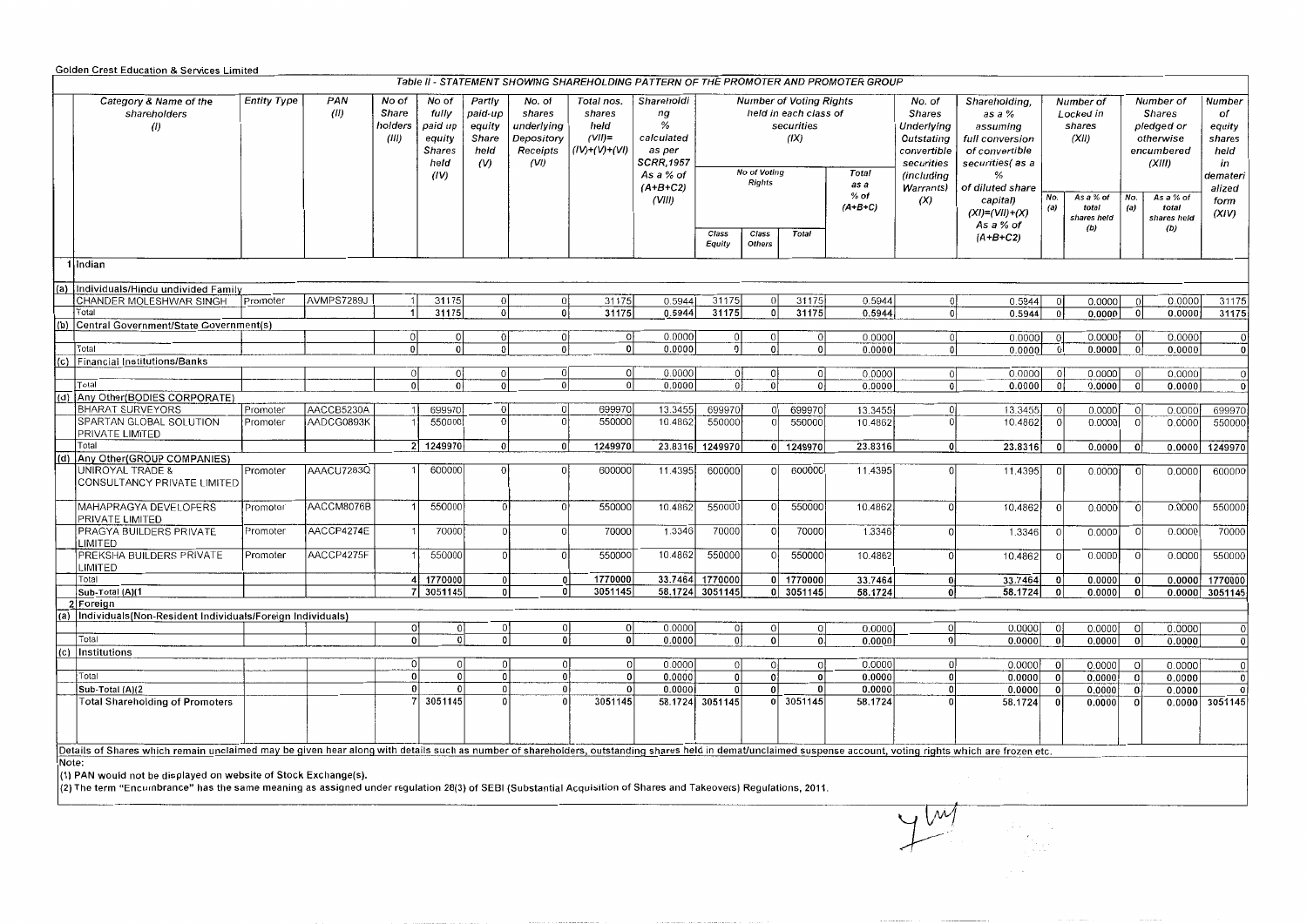### Golden Crest Education & Services Limited

|           |                                                                                                                                                                                                                                                                                                                         |                       |                                      |                                                               |                                                     |                                                                   |                                                              | Table III - STATEMENT SHOWING SHAREHOLDING PATTERN OF THE PUBLIC SHAREHOLDER                     |                 |                 |                                                                               |                       |                                                                                         |                                                                                                      |                         |                                           |                                                                        |                             |                                                                        |
|-----------|-------------------------------------------------------------------------------------------------------------------------------------------------------------------------------------------------------------------------------------------------------------------------------------------------------------------------|-----------------------|--------------------------------------|---------------------------------------------------------------|-----------------------------------------------------|-------------------------------------------------------------------|--------------------------------------------------------------|--------------------------------------------------------------------------------------------------|-----------------|-----------------|-------------------------------------------------------------------------------|-----------------------|-----------------------------------------------------------------------------------------|------------------------------------------------------------------------------------------------------|-------------------------|-------------------------------------------|------------------------------------------------------------------------|-----------------------------|------------------------------------------------------------------------|
|           | Category & Name of the<br>PAN<br>(II)<br>shareholders                                                                                                                                                                                                                                                                   |                       | No.s of<br>Share<br>holders<br>(III) | No. of<br>fully<br>paid up<br>equity<br>Share<br>held<br>(IV) | Partly<br>paid-up<br>equity<br>Share<br>held<br>(V) | No.s of<br>shares<br>underlying<br>Depository<br>Receipts<br>(VI) | Total nos.<br>shares<br>held<br>$(VII)$ =<br>$(IV)+(V)+(VI)$ | Shareholding<br>% calculated<br>as per<br><b>SCRR,1957)</b><br>As a % of<br>$(A+B+C2)$<br>(VIII) |                 | No of Voting    | <b>Number of Voting Rights</b><br>held in each class of<br>securities<br>(IX) | Total                 | No. of<br>Shares<br>Underlying<br>Outstating<br>convertible<br>securities<br>(including | Total<br>Shareholding,<br>as a %<br>assuming<br>full conversion<br>of convertible<br>securities(as a |                         | Number of<br>Locked in<br>shares<br>(XII) | Number of<br>Shares<br>pledged or<br>otherwise<br>encumbered<br>(XIII) |                             | Number of<br>equity<br>shares held<br>in<br>dematerializ<br>ed<br>form |
|           |                                                                                                                                                                                                                                                                                                                         |                       |                                      |                                                               |                                                     |                                                                   |                                                              |                                                                                                  | Rights          |                 |                                                                               | as a<br>% of<br>Total | Warrants)<br>$(\chi)$                                                                   | percentage<br>of diluted share                                                                       | No.                     | As a % of                                 | No.                                                                    | As a % of                   | (XIV)                                                                  |
|           |                                                                                                                                                                                                                                                                                                                         |                       |                                      |                                                               |                                                     |                                                                   |                                                              |                                                                                                  | Class<br>Equity | Class<br>Others | <b>Total</b>                                                                  | Voting<br>Rights      |                                                                                         | capital)<br>$(XI) = (VII)+(X)$<br>As a % of<br>$(A+B+C2)$                                            | (a)                     | total<br>shares held<br>(b)               | (Not<br>applicable)<br>(a)                                             | total<br>shares held<br>(b) |                                                                        |
|           | 1 Institutions                                                                                                                                                                                                                                                                                                          |                       |                                      |                                                               |                                                     |                                                                   |                                                              |                                                                                                  |                 |                 |                                                                               |                       |                                                                                         |                                                                                                      |                         |                                           |                                                                        |                             |                                                                        |
|           | (a) Mutual Funds                                                                                                                                                                                                                                                                                                        |                       | $\mathbf 0$                          | οı                                                            | 0                                                   | $\mathbf 0$                                                       | $\mathbf 0$                                                  | 0.0000                                                                                           | $\mathbf{0}$    | 0               | 0 <sup>1</sup>                                                                | 0.0000                |                                                                                         | 0.0000                                                                                               | $\mathbf{0}$            | 0.0000                                    | <b>NA</b>                                                              | <b>NA</b>                   |                                                                        |
|           | (b) Venture Capital Funds                                                                                                                                                                                                                                                                                               |                       | 0                                    | 0                                                             | $\mathbf 0$                                         | 0                                                                 | 0                                                            | 0.0000                                                                                           | 0               | 0               | 01                                                                            | 0.0000                | 0 <sup>1</sup>                                                                          | 0.0000                                                                                               | - O I                   | 0.0000                                    | NA                                                                     | <b>NA</b>                   | $\mathbf 0$                                                            |
|           | (c) Alternate Investment Funds                                                                                                                                                                                                                                                                                          |                       | 0                                    | $\Omega$                                                      | $\pmb{0}$                                           | $\mathbf{0}$                                                      | $\Omega$                                                     | 0.0000                                                                                           | $\Omega$        | $\mathbf{0}$    | οI                                                                            | 0.0000                | 0 <sup>1</sup>                                                                          | 0.0000                                                                                               | $\mathbf 0$             | 0.0000                                    | <b>NA</b>                                                              | NA                          | $\mathbf 0$                                                            |
|           | (d) Foreign Venture Capital Investors                                                                                                                                                                                                                                                                                   |                       | $\Omega$                             | 0                                                             | $\mathbf 0$                                         | $\mathbf{0}$                                                      | $\Omega$                                                     | 0.0000                                                                                           | 0               | 0               | 0 I                                                                           | 0.0000                | 0                                                                                       | 0.0000                                                                                               | - O l                   | 0.0000                                    | <b>NA</b>                                                              | <b>NA</b>                   | $\mathbf 0$                                                            |
|           | (e) Foreign Portfolio Investors                                                                                                                                                                                                                                                                                         |                       | 0                                    |                                                               | $\mathbf 0$                                         | $\Omega$                                                          | $\mathbf 0$                                                  | 0.0000                                                                                           | 0               | $\mathbf{0}$    | 0                                                                             | 0.0000                | $\mathbf{0}$                                                                            | 0.0000                                                                                               | - O I                   | 0.0000                                    | <b>NA</b>                                                              | <b>NA</b>                   | $\mathbf 0$                                                            |
|           | (f) Financial Institution/Banks                                                                                                                                                                                                                                                                                         |                       | 0                                    | ി                                                             | $\mathbf 0$                                         | οi                                                                | 0                                                            | 0.0000                                                                                           | 0               | $\mathbf{0}$    | $\mathbf{0}$                                                                  | 0.0000                | $\mathbf{0}$                                                                            | 0.0000                                                                                               | 0                       | 0.0000                                    | <b>NA</b>                                                              | <b>NA</b>                   | $\bf{0}$                                                               |
|           | (g) Insurance Companies                                                                                                                                                                                                                                                                                                 |                       | 0                                    | $\Omega$                                                      | 0                                                   | $\mathbf{0}$                                                      | $\mathbf 0$                                                  | 0.0000                                                                                           | 0j              | 0               | $\mathbf{0}$                                                                  | 0.0000                | 0                                                                                       | 0.0000                                                                                               | 0                       | 0.0000                                    | NA                                                                     | <b>NA</b>                   | $\mathbf 0$                                                            |
|           | (h) Provident Funds/ Pension Funds                                                                                                                                                                                                                                                                                      |                       | 0                                    | $\Omega$                                                      | 0                                                   | 0                                                                 | 0                                                            | 0.0000                                                                                           | 0               | $\mathbf{0}$    | 0 <sup>1</sup>                                                                | 0.0000                | 0                                                                                       | 0.0000                                                                                               | $\mathbf{0}$            | 0.0000                                    | ΝA                                                                     | <b>NA</b>                   | $\mathbf 0$                                                            |
|           | SUB TOTAL (B)(1)                                                                                                                                                                                                                                                                                                        |                       | 0                                    | 0                                                             | 0                                                   | $\mathbf{0}$                                                      | 0                                                            | 0.0000                                                                                           | $\Omega$        | 0               | 01                                                                            | 0.0000                | 0                                                                                       | 0.0000                                                                                               | -01                     | 0.0000                                    | NA                                                                     | <b>NA</b>                   | $\Omega$                                                               |
|           | Central / State government(s)<br>(a) Central Government/ State Government(s)/President of India                                                                                                                                                                                                                         |                       | 0                                    |                                                               | 0                                                   | 0                                                                 | $\mathbf 0$                                                  | 0.0000                                                                                           | 0               | 0               | οI                                                                            | 0.0000                |                                                                                         | 0.0000                                                                                               | - 0                     | 0.0000                                    | <b>NA</b>                                                              | <b>NA</b>                   | n                                                                      |
|           | SUB TOTAL (B)(2)                                                                                                                                                                                                                                                                                                        |                       | $\mathbf{0}$                         | Ωl                                                            | $\overline{0}$                                      | 0                                                                 | $\mathbf{0}$                                                 | 0.0000                                                                                           | 0               | 0               | $\mathsf{O}$                                                                  | 0.0000                | οł                                                                                      | 0.0000                                                                                               | $\overline{0}$          | 0.0000                                    | NA                                                                     | NA                          | $\Omega$                                                               |
|           | 3 Non-institutions                                                                                                                                                                                                                                                                                                      |                       |                                      |                                                               |                                                     |                                                                   |                                                              |                                                                                                  |                 |                 |                                                                               |                       |                                                                                         |                                                                                                      |                         |                                           |                                                                        |                             |                                                                        |
| (a.       | Individuals - i. Individual shareholders holding nominal<br>1) share capital up to Rs. 2 lakhs.                                                                                                                                                                                                                         |                       | 906                                  | 234332                                                        | 0                                                   | 0                                                                 | 234332                                                       | 4.4677                                                                                           | 234332          | 0               | 234332                                                                        | 4.4677                | $\Omega$                                                                                | 4.4677                                                                                               | - 0                     | 0.0000                                    | NA                                                                     | <b>NA</b>                   | 29682                                                                  |
| (a.<br>2) | INDIVIDUAL - ii. Individual shareholders holding nominal<br>share capital in excess of Rs. 2 lakhs.                                                                                                                                                                                                                     |                       |                                      | 628706                                                        | $\mathbf 0$                                         | $\mathbf{0}$                                                      | 628706                                                       | 11.9868                                                                                          | 628706          | 0               |                                                                               | 628706 11.9868        |                                                                                         | 11.9868                                                                                              | $\boldsymbol{0}$        | 0.0000                                    | <b>NA</b>                                                              | <b>NA</b>                   | 628706                                                                 |
|           | SUSHILA ANAND FULFAGAR                                                                                                                                                                                                                                                                                                  | AACPF2220P            | -11                                  | 600000                                                        | $^{\circ}$                                          | $\vert 0 \vert$                                                   | 600000                                                       | 11.4395                                                                                          | 600000          | $\overline{0}$  | 600000                                                                        | 11,4395               |                                                                                         | 11.4395                                                                                              | 0                       | 0.0000                                    | -ol                                                                    | $\Omega$                    | 600000                                                                 |
|           | (b) NBFCs registered with RBI                                                                                                                                                                                                                                                                                           |                       | - 0                                  |                                                               | $\Omega$                                            | 0                                                                 | $\Omega$                                                     | 0.0000                                                                                           | $\mathbf{0}$    | 0               |                                                                               | 0.0000                |                                                                                         | 0.0000                                                                                               | 0                       | 0.0000                                    | NA                                                                     | <b>NA</b>                   |                                                                        |
|           | (c) Employee Trusts                                                                                                                                                                                                                                                                                                     |                       | 0                                    | nl                                                            | $\Omega$                                            | 0                                                                 | $\Omega$                                                     | 0.0000                                                                                           | $\mathbf 0$     | 0               |                                                                               | 0.0000                |                                                                                         | 0.0000                                                                                               | $\overline{0}$          | 0.0000                                    | <b>NA</b>                                                              | NA                          | $\bf{0}$                                                               |
|           | (d) Overseas Depositories (holding DRs) (balancing figure)                                                                                                                                                                                                                                                              |                       | $\overline{0}$                       |                                                               | $\Omega$                                            | 0                                                                 |                                                              | 0.0000                                                                                           | $\bf{0}$        | $\mathbf 0$     |                                                                               | 0.0000                |                                                                                         | 0.0000                                                                                               | $\mathbf{0}$            | 0.0000                                    | <b>NA</b>                                                              | <b>NA</b>                   | $\Omega$                                                               |
|           | (e) Any Other(BODIES CORPORATE)                                                                                                                                                                                                                                                                                         |                       | $\overline{2}$                       | 400006                                                        | $\mathbf 0$                                         | 0                                                                 | 400006                                                       | 7.6264                                                                                           | 400006          | 0 <sup>1</sup>  | 400006                                                                        | 7.6264                | $\Omega$                                                                                | 7.6264                                                                                               | $\mathbf{0}$            | 0.0000                                    | <b>NA</b>                                                              | NA                          | 400006                                                                 |
|           | PRAGYA HOLDING PRIVATE LIMITED                                                                                                                                                                                                                                                                                          | AADCP8792<br>$\Omega$ |                                      | 400000                                                        | $\circ$                                             | $\Omega$                                                          | 400000                                                       | 7.6263                                                                                           | 400000          | $\Omega$        | 400000                                                                        | 7.6263                |                                                                                         | 7.6263                                                                                               | C                       | 0.0000                                    | $\Omega$                                                               |                             | 400000                                                                 |
|           | (e) Any Other(HINDU UNDIVIDED FAMILY)                                                                                                                                                                                                                                                                                   |                       |                                      | 10                                                            | ol                                                  | 0                                                                 | 10                                                           | 0.0002                                                                                           | 10 <sup>1</sup> | 0               | 10                                                                            | 0.0002                | $\Omega$                                                                                | 0.0002                                                                                               | $\overline{\mathbf{0}}$ | 0.0000                                    | NA                                                                     | NA                          | 10                                                                     |
|           | (e) Any Other (NON RESIDENT INDIANS (NRI))                                                                                                                                                                                                                                                                              |                       |                                      |                                                               | ol                                                  | 0                                                                 |                                                              | 0.0000                                                                                           |                 | $\mathbf{0}$    |                                                                               | 0.0000                | $\Omega$                                                                                | 0.0000                                                                                               | 0                       | 0.0000                                    | <b>NA</b>                                                              | NА                          |                                                                        |
|           | (e) Any Other(OVERSEAS BODIES CORPORATES)                                                                                                                                                                                                                                                                               |                       |                                      | 930800                                                        | $\Omega$                                            | $\overline{0}$                                                    | 930800                                                       | 17.7464                                                                                          | 930800          | $\Omega$        |                                                                               | 930800 17.7464        | $\Omega$                                                                                | 17.7464                                                                                              | $\mathbf{0}$            | 0.0000                                    | <b>NA</b>                                                              | <b>NA</b>                   | 780800                                                                 |
|           | ANANT PRODUCTS (P) LTD.                                                                                                                                                                                                                                                                                                 | AAFCA0068E            |                                      | 80000                                                         | $\Omega$                                            | $\overline{0}$                                                    | 80000                                                        | 1.5253                                                                                           | 80000           | 0               | 80000                                                                         | 1.5253                | $\Omega$                                                                                | 1.5253                                                                                               | - 01                    | 0.0000                                    | $\overline{0}$                                                         |                             |                                                                        |
|           | KIEV SHARE & STOCK LTD                                                                                                                                                                                                                                                                                                  | AAFCK9917L            |                                      | 70000                                                         | $\overline{0}$                                      | 0                                                                 | 70000                                                        | 1.3346                                                                                           | 70000           | 0               | 70000                                                                         | 1.3346                | $\Omega$                                                                                | 1.3346                                                                                               | $\circ$                 | 0.0000                                    | $\Omega$                                                               |                             |                                                                        |
|           | SARVADA ENTERPRISES LIMITED                                                                                                                                                                                                                                                                                             | AAJCS8794D            |                                      | 660000                                                        | $\Omega$                                            | 0                                                                 | 660000                                                       | 12.5834                                                                                          | 660000          | 0               | 660000                                                                        | 12.5834               |                                                                                         | 12.5834                                                                                              | $\Omega$                | 0.0000                                    | $\Omega$                                                               | 0                           | 660000                                                                 |
|           | SIDH MANAGEMENT CORPORATE SERVICES AABCE5943L<br>LIMITED                                                                                                                                                                                                                                                                |                       |                                      | 12080C                                                        | $\Omega$                                            | $\Omega$                                                          | 120800                                                       | 2.3031                                                                                           | 120800          | 0               | 120800                                                                        | 2.3031                |                                                                                         | 2.3031                                                                                               | -01                     | 0.0000                                    |                                                                        | $\Omega$                    | 120800                                                                 |
|           | SUB TOTAL (B)(3)                                                                                                                                                                                                                                                                                                        |                       |                                      | 916 2193855                                                   | $\Omega$                                            | 0                                                                 | 2193855                                                      |                                                                                                  | 41.8276 2193855 |                 | 0 2193855 41.8276                                                             |                       | Ωŀ                                                                                      | 41.8276                                                                                              | - 0 l                   | 0.0000                                    | <b>NA</b>                                                              | <b>NA</b>                   | 1839205                                                                |
|           | Total Public Shareholding (B) =<br>$(B)(1)+(B)(2)+(B)(3)$                                                                                                                                                                                                                                                               |                       |                                      | 916 2193855                                                   | $\Omega$                                            |                                                                   | 2193855                                                      |                                                                                                  | 41.8276 2193855 |                 |                                                                               | 0 2193855 41.8276     |                                                                                         | 41.8276                                                                                              | $\overline{0}$          | 0.0000                                    |                                                                        | NA                          | 1839205                                                                |
|           | Details of the shareholders acting as persons in Concert including their Shareholding (No. and %): 0<br>Details of Shares which remain unclaimed may be given hear along with details such as number of shareholders, outstanding shares held in demat/unclaimed suspense account of thing highls which are frozen etc. |                       |                                      |                                                               |                                                     |                                                                   |                                                              |                                                                                                  |                 |                 |                                                                               |                       |                                                                                         |                                                                                                      |                         |                                           |                                                                        |                             |                                                                        |
|           |                                                                                                                                                                                                                                                                                                                         |                       |                                      |                                                               |                                                     |                                                                   |                                                              |                                                                                                  |                 |                 |                                                                               |                       |                                                                                         |                                                                                                      |                         |                                           |                                                                        |                             |                                                                        |
| Note:     |                                                                                                                                                                                                                                                                                                                         |                       |                                      |                                                               |                                                     |                                                                   |                                                              |                                                                                                  |                 |                 |                                                                               |                       |                                                                                         |                                                                                                      |                         |                                           |                                                                        |                             |                                                                        |
|           | (1) PAN would not be displayed on website of Stock Exchange(s).                                                                                                                                                                                                                                                         |                       |                                      |                                                               |                                                     |                                                                   |                                                              |                                                                                                  |                 |                 |                                                                               |                       |                                                                                         |                                                                                                      |                         |                                           |                                                                        |                             |                                                                        |
|           | (2) The above format needs to be disclosed along with the name of following persons:                                                                                                                                                                                                                                    |                       |                                      |                                                               |                                                     |                                                                   |                                                              |                                                                                                  |                 |                 |                                                                               |                       |                                                                                         |                                                                                                      |                         |                                           |                                                                        |                             |                                                                        |
|           | Institutions/Non Institutions holding more than 1% of total number of shares.                                                                                                                                                                                                                                           |                       |                                      |                                                               |                                                     |                                                                   |                                                              |                                                                                                  |                 |                 |                                                                               |                       |                                                                                         |                                                                                                      |                         |                                           |                                                                        |                             |                                                                        |
|           |                                                                                                                                                                                                                                                                                                                         |                       |                                      |                                                               |                                                     |                                                                   |                                                              |                                                                                                  |                 |                 |                                                                               |                       |                                                                                         |                                                                                                      |                         |                                           |                                                                        |                             |                                                                        |

 $\label{eq:1} \begin{split} \mathcal{L}_{\text{max}}(\mathcal{L}_{\text{max}},\mathcal{L}_{\text{max}}) = \mathcal{L}_{\text{max}}(\mathcal{L}_{\text{max}}), \end{split}$ 

 $\overline{a}$ 

 $U1753$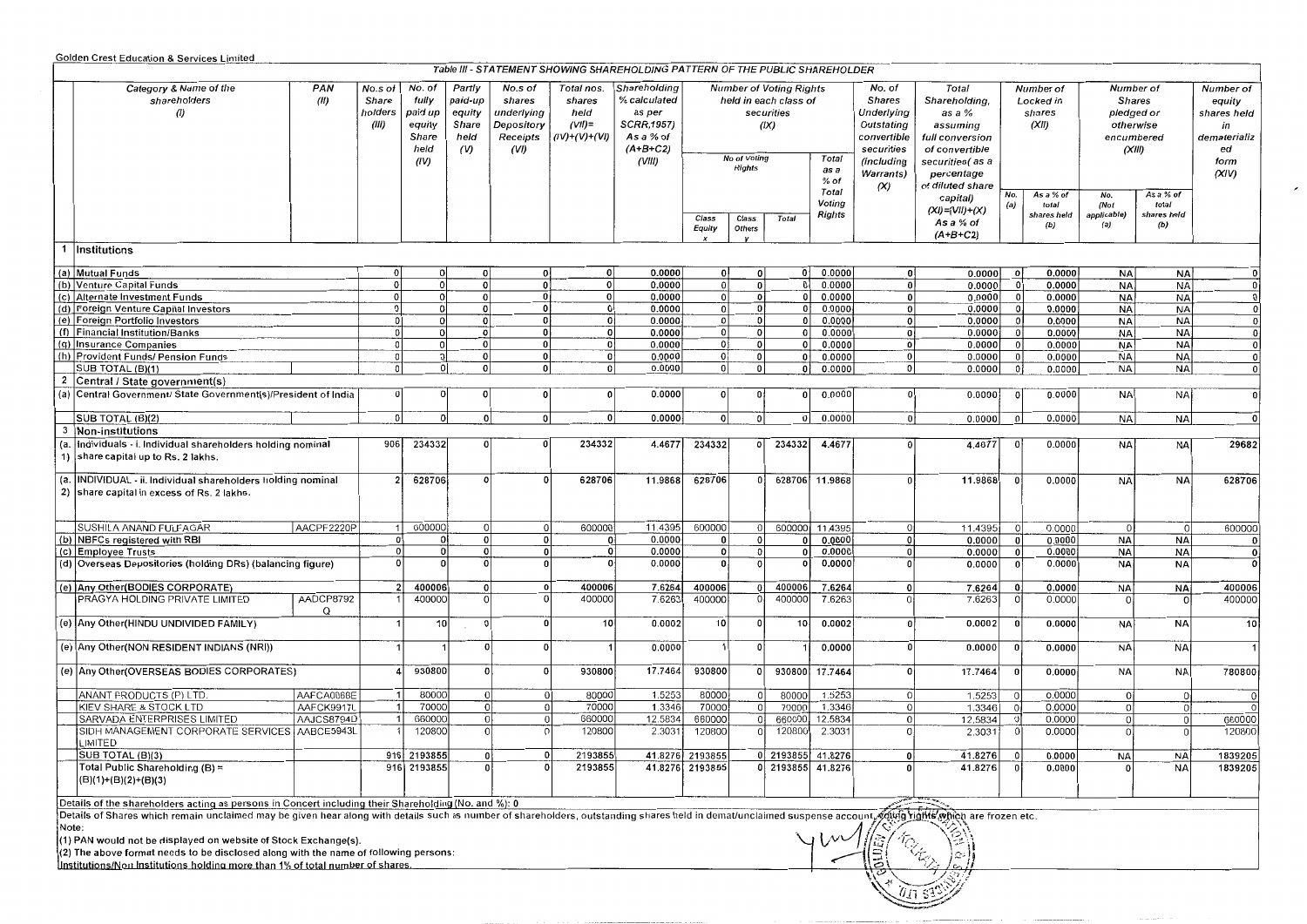#### Golden Crest Education & Services Limited

|      |                                                                                                                                                                                                                                                                                                                                                  |             |                                     |                                                               |                                                               |                                                                   |                                                             | Table IV - STATEMENT SHOWING SHAREHOLDING PATTERN OF THE NON PROMOTER - NON PUBLIC SHAREHOLDER     |                                                                                                                                                                                                       |  |                                                                                                                            |                                                                                                                                                                           |  |                                                                                                     |  |                                                                                                                            |                                                                           |  |  |
|------|--------------------------------------------------------------------------------------------------------------------------------------------------------------------------------------------------------------------------------------------------------------------------------------------------------------------------------------------------|-------------|-------------------------------------|---------------------------------------------------------------|---------------------------------------------------------------|-------------------------------------------------------------------|-------------------------------------------------------------|----------------------------------------------------------------------------------------------------|-------------------------------------------------------------------------------------------------------------------------------------------------------------------------------------------------------|--|----------------------------------------------------------------------------------------------------------------------------|---------------------------------------------------------------------------------------------------------------------------------------------------------------------------|--|-----------------------------------------------------------------------------------------------------|--|----------------------------------------------------------------------------------------------------------------------------|---------------------------------------------------------------------------|--|--|
|      | Category & Name of the<br>shareholders                                                                                                                                                                                                                                                                                                           | PAN<br>(ll) | No. of<br>Share<br>holders<br>(III) | No. of<br>fully<br>paid up<br>equity<br>Share<br>held<br>(IV) | Partly<br>paid-up<br>equity<br>Share<br>held<br>$\mathcal{N}$ | No.s of<br>shares<br>underlying<br>Depository<br>Receipts<br>(VI) | Total no.<br>shares<br>held<br>$(VII)$ =<br>$(IV)+(V)+(VI)$ | Shareholdin<br>% calculated<br>as per<br><b>SCRR,1957)</b><br>As a % of<br>$(A+B+C2)$<br>$($ VIII) | <b>Number of Votting Rights</b><br>held in each class of<br>securities<br>(1)<br>No of Voting<br>Total<br><b>Rights</b><br>as a<br>$%$ of<br>$(A+B+C)$<br>Total<br>Class<br>Class<br>Others<br>Equity |  | No. of<br><b>Shares</b><br>Underlying<br>Outstating<br>convertible<br>securities<br>(including<br><b>Warrants</b> )<br>(X) | Total<br>Shareholding,<br>$as a \%$<br>assuming<br>full conversion<br>of convertible<br>securities( as a<br>of diluted share<br>capital)<br>$(XI)=(VII)+(X)$<br>As a % of |  | Number of<br>Locked in<br>shares<br>(XII)<br>As a % of<br>No.<br>(a)<br>total<br>shares held<br>(b) |  | Number of<br><b>Shares</b><br>pledged or<br>otherwise<br>encumbered<br>(XIII)<br>As a % of<br>total<br>shares held<br>(Not | Number of<br>equity<br>shares held<br>dematerializ<br>ea<br>form<br>(XIV) |  |  |
| Note | (a)<br>$(A+B+C2)$<br>applicable)<br>(b)<br>1 Custodian/DR Holder<br>0.0000<br>0.0000<br>0.0000<br><b>NA</b><br>0.0000<br><b>NA</b><br>0.0000<br>NA:<br>0.0000<br>0.0000<br><b>NA</b><br>0.0000<br><b>Total Non Promoter-</b><br>Non Public Shareholding<br> {C}=(C)(1)+(C)(2)<br>(1) PAN would not be displayed on website of Stock Exchange(s). |             |                                     |                                                               |                                                               |                                                                   |                                                             |                                                                                                    |                                                                                                                                                                                                       |  |                                                                                                                            |                                                                                                                                                                           |  |                                                                                                     |  |                                                                                                                            |                                                                           |  |  |
|      | (2) The above format needs to disclose bame of all holders holding more than 1% of total number of shares.<br>(3) W.r.t. the information pertaining to Depository Receipts, the same may be disclosed in the respective columns to the extent information available.                                                                             |             |                                     |                                                               |                                                               |                                                                   |                                                             |                                                                                                    |                                                                                                                                                                                                       |  |                                                                                                                            |                                                                                                                                                                           |  |                                                                                                     |  |                                                                                                                            |                                                                           |  |  |

 $\nabla$  $\overline{\phantom{a}}$